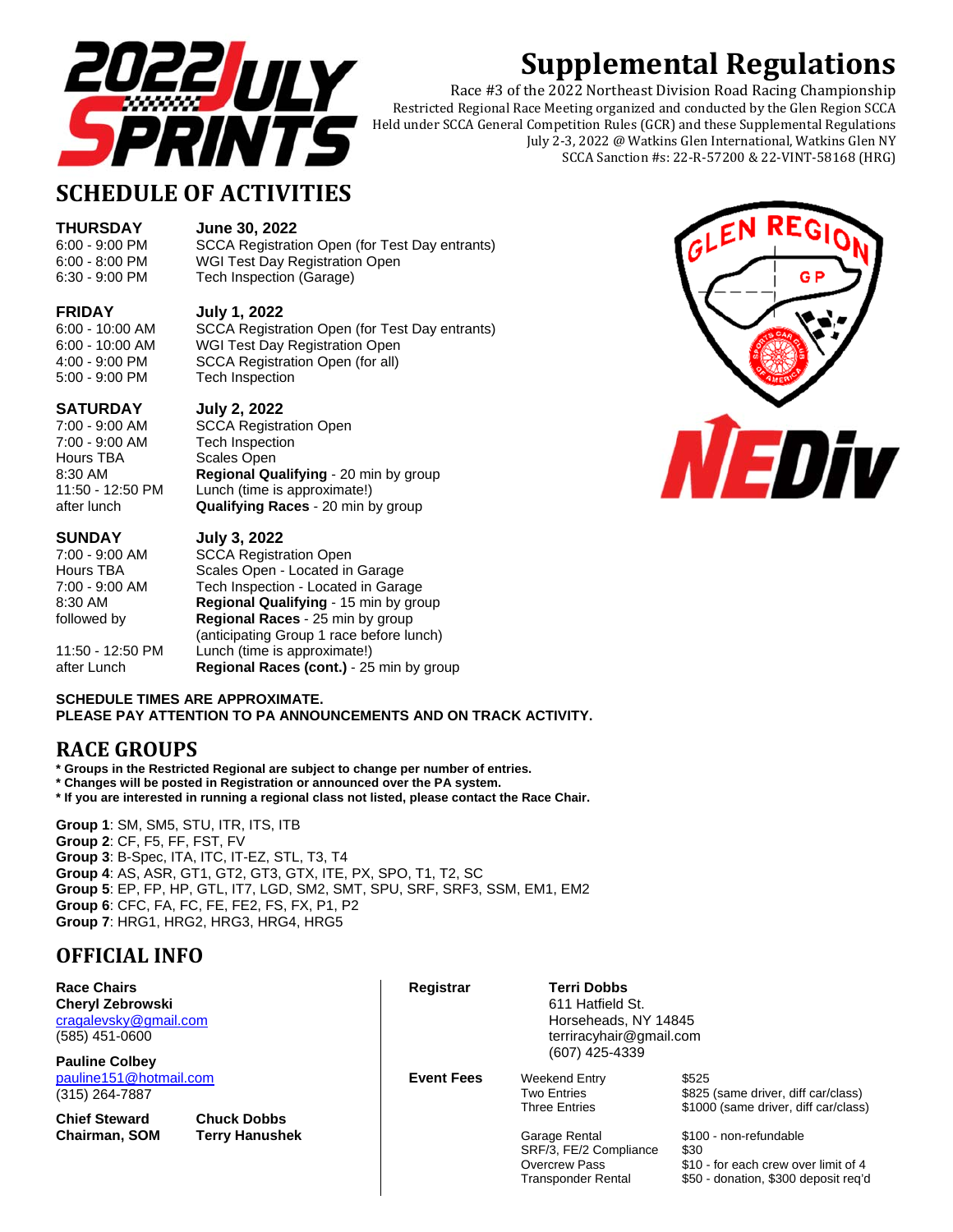The SCCA strives to ensure that ALL participants in its events and activities enjoy a welcoming environment. The SCCA supports equality of *opportunity and treatment for all participants and will make every effort to maintain an environment that is free of harassment, discrimination, and any behavior that interferes with a safe, fun, and exciting experience. A commitment to a welcoming environment and the SCCA Values is expected of all its members and attendees, including drivers, workers, crew, guests, staff, contractors and exhibitors, and other participants at SCCA activities, sessions and social events and when representing the SCCA in print or electronic media.* 

**TEST DAY:** WGI will host a Test Day on Friday, July 1. Registration for the WGI Test Day will be at the Registration building. Drivers will need to complete registration with the Glen Region for the July Sprints event and then report to WGI personnel to complete registration for the Test Day.

**ENTRIES:** An entry consists of a unique driver/car/class combination. A change to any of these components constitutes another entry. Multi-entry discounts only apply if registering the same driver in multiple cars/classes.

PAYMENT: Personal checks, cashier checks, or money orders are preferred and should be made payable to the Glen Region SCCA, Inc. in US funds only (postdated checks will NOT be accepted). Major credit cards are also accepted both online and at the track. Payments returned for any reason or disputed charges will require reissuance of the original amount plus a \$25 service fee. Disputed charges or unpaid entry fees after an event may be reported to SCCA membership and/or licensing offices.

**REFUNDS**: Refunds will be granted if notification is made to the Registrar prior to 8:00 a.m., July 1, 2022. There will be NO refunds once an entry has put a wheel on the racetrack – there are NO EXCEPTIONS to this rule. Garage fees (unless the bay is resold) and worker donations are non-refundable.

**CANCELLATION OF EVENT**: In the case of event cancellation, notice and a refund will be given to all accepted entries per the refund policy.

**VALID APPLICATIONS**: Entries will be accepted online or by mail no later than June 29, 2022, for acknowledgement. Upon receipt by the registrar, a fully completed paper or electronic entry form, including T&S data, will constitute a valid application. Payment must be made at (or before) registration. Online registration is available at: msreg.com/22julysprints. Paper entry forms will be accepted by mail only and may be requested from and mailed to the registrar (**no signature delivery required**).

**TROPHIES**: Trophies will be awarded in accordance with the GCR, based on final results. The NEDiv Road Racing Series will distribute trophies to eligible classes for the Divisional Championship Series race. Results for each race group will be posted for viewing outside the garage as soon as they are available. The race results will also be posted to the Glen Region website (www.glen-scca.org) and the NEDiv website.

## **EVENT RULES AND PROCEDURES**

**EVENT CLASSIFICATION**: This is an SCCA Restricted Regional Race meeting. Sunday's regional race will count toward the NEDiv Road Racing Championship for eligible classes. Saturday's qualifying race and Sunday's race will also count towards NYSRRC series points. The required stickers will be available at Tech.

**DRIVER ELIGIBILITY**: This event is open to holders of all licenses eligible for regional competition as listed in the GCR, including SCCA Novice Permit holders with completed Drivers' School requirements. Also, holders of licenses listed in GCR Appendix C, section 2.8.B, will be accepted on the same terms. Drivers must be SCCA members. **NOTE**: Per WGI rules, no drivers are allowed under the age of 18.

**CAR ELIGIBILITY**: NEDiv Club Racing class rules for the following classes can be found on the NEDiv website: SSM, CFC, ITE, SC, EM1, and EM2. Entrants shall be able to provide a printed copy of their respective class rules to race officials. The organizer reserves the right to refuse entry.

**SOUND CONTROL:** A limit of 103 db will be enforced for this event.

**TRANSPONDERS**: A functioning AMB transponder is required on each car. Transponders will be used for the timing system only. Overall and class finishing positions will be determined by the scoring system. Rechargeable units will be available in T&S for rental on a first come, first served basis. Track records may only be set in race sessions using official timing equipment when both the start and end of the timed lap are timed electronically without manual intervention.

**CREDENTIALS**: Registration will provide entry credentials for the driver or entrant, and a maximum of four (4) crew members per car. Driver/Entrant must supply the names of each person receiving a credential and those authorized to purchase overcrew passes. Proof of identity and age will be required.

**MINOR RESTRICTIONS**: Per WGI, NO ONE under the age of 18 will be permitted trackside, in the pit area, or on the Grid during racing hours. All children MUST be under direct supervision of their parents or legal guardians while on track property.

**NUMBER ASSIGNMENTS**: Competition numbers of up to three digits will be assigned upon acceptance of an entry (three-digit numbers only permitted with a leading 1, ex: 128). The registrar reserves the right to reassign numbers to avoid duplication within a race group and will NOT issue car numbers until a valid application is received.

**INCIDENT DEBRIS / PARTS**: If you brought it, take it home! Items such as tires and car parts that came with you must leave with you. Any parts picked up on track will be dropped off to the Tech area of the garage.

**ALCOHOLIC BEVERAGES**: Consumption of alcohol is not permitted in the Pits or Grid areas during racing hours and until any impound or protest periods have expired. In the garage, paddock and other areas, consumption by driver/entrant/crew is not permitted until completion of that driver's final session for the day.

**WGI INFIELD AND PADDOCK RULES**: The speed of all infield roads within the facility is 15 mph. Violation of traffic rules can result in legal penalties by local law enforcement. WGI strictly prohibits the use of drones/UAVs, for any purpose whatsoever, on the premises.

**DAMAGES**: Drivers/Entrants may be liable for any damage and/or repair expenses billed to the region by WGI not otherwise covered by SCCA insurance. The car number will be identified and confirmed on the WGI Incident Report.

**INJURIES**: Anyone suffering an injury, regardless of severity, MUST report to Race Medical or Safety Steward to complete an Incident Report. Failure to do so may forfeit eligibility for medical benefits from the insurer.

**SOCIAL MEDIA & IMAGES**: WGI reserves exclusive rights to still and video images of activities on its own premises. No images or video obtained on the premises may be reproduced, sold, broadcast, commercially exploited or distributed by any means (including the World Wide Web) without a separate written license agreement authorizing such use. SCCA participants may be asked to delete or remove images/video posted via social media or other technical means, at the exclusive discretion of WGI. Refusal to cooperate with requests from WGI and/or SCCA will subject the participant to SCCA membership suspension or revocation, and potential legal action by WGI and its agents.

### **PADDOCK AND GARAGE AREAS**

**GARAGE PARKING**: Parking on the blacktop and grass within the immediate garage area is limited to competitors who have rented garage space and event officials only. **Each garage space is allotted a SINGLE parking space directly opposite the rented garage space for one support vehicle and one trailer.** There will be **NO PARKING, PADDOCKING, OR CAMPING IMMEDIATELY SURROUNDING THE GARAGE AREA UNLESS YOU HAVE RESERVED A GARAGE SPACE**. Anyone parking within this area without a reserved garage space (except for event officials) may be towed. NO EXCEPTIONS.

**NOTE**: If you have a larger tow vehicle/trailer and plan to reserve a garage bay, please contact the registrar or add notes to your reservation on MotorsportReg to assure that you are assigned a space with sufficient parking area for your vehicle.

**GARAGE TRAFFIC**: Traffic around the garage is to flow **COUNTER CLOCKWISE**. Please pay attention to the painted arrows and directions from the pit/paddock marshals.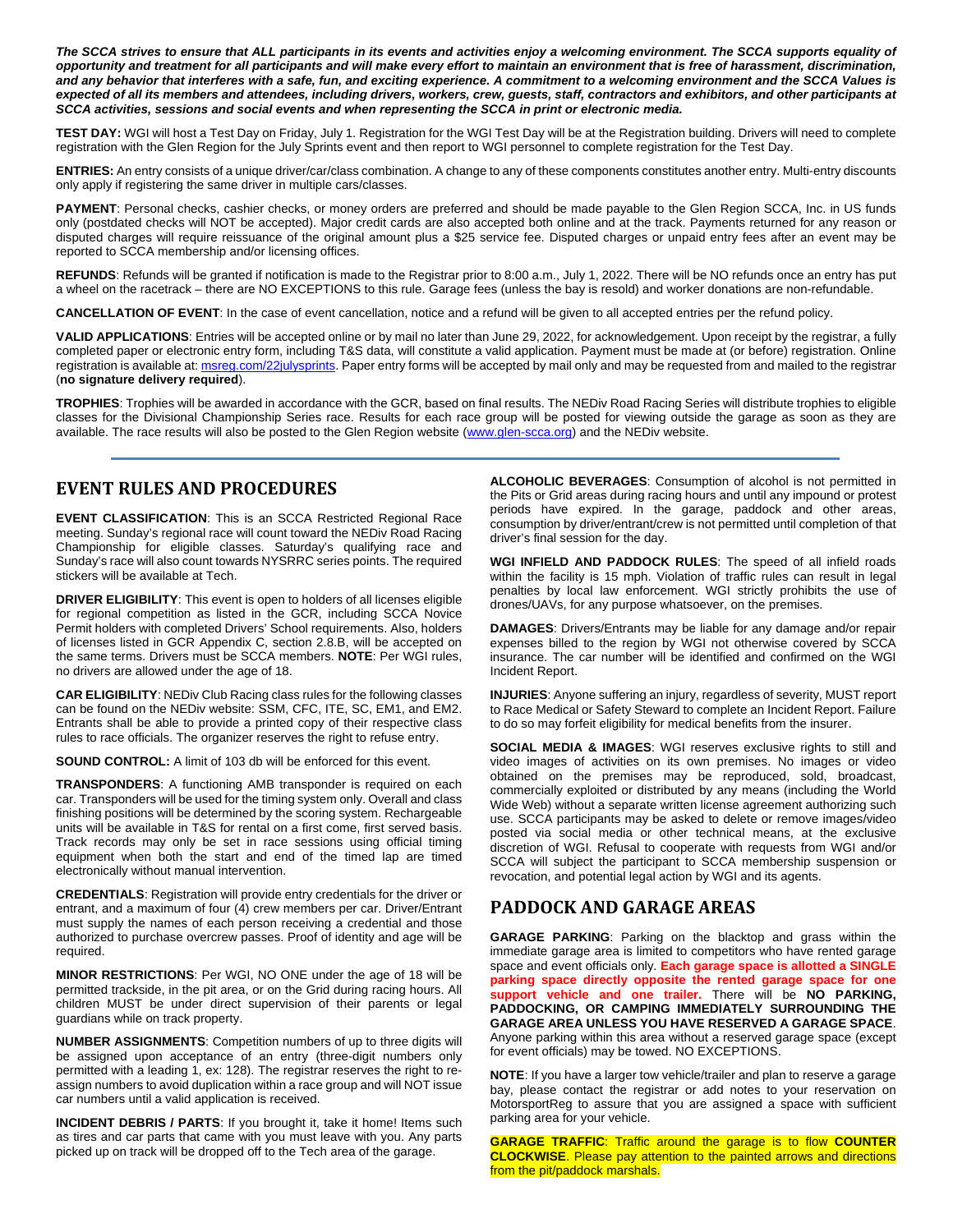PARKING & PADDOCKING: There will be no parking along Wedgewood Road - but paddocking is allowed south of Wedgewood and east of the bathrooms (**see map below and watch for cones or markers**). There is to be no parking or paddocking in the Forward Park/Grove area (the wooded space between the Garage, Wedgewood Rd and the track). This area will be open to limited access only through chained gates.

**ATVs & CARTS**: ATVs and motorized carts are allowed only in the pits, paddock and garage areas and must be operated only by persons 18 years of age or older. Vehicles found being operated in unauthorized areas or by underage personnel will be subject to seizure by WGI security and will be held until the offending party is ready to depart. ABSOLUTELY NO PASSENGERS ALLOWED ON ATVs.

**PET POLICY**: Pets in the paddock area must be leashed and secured at all times. Pet owners are fully responsible for their pets' actions (specifically, injuries due to pets are the liability of the pet owner).

**GARAGE SAFETY/SECURITY**: Absolutely NO fuel storage, refueling, running engines, or smoking in the garage. Extension cords may NOT be run from the garage across the compound. There will be no lockdown of the garage. Participants are responsible for the security of their property. Neither WGI nor Glen Region will be held responsible for loss of property.

**QUIET TIME**: Quiet time will be in effect between 8:00 pm and 7:00 am. Please, no loud music or unmuffled engines.

**ALIGNMENT PADS**: Concrete alignment pads in the paddock are for alignments only and are not camping spaces (see map below).

**GARAGE SERVICES:** The WGI fuel station offers VP fuel in 93 and 101 unleaded (up to 10% ethanol) and 112 leaded. The Fuel Station hours will be posted at the track. No personal checks will be accepted – only cash or credit. Water and air are also available outside the north end of the garage.

**ACCOMMODATIONS**: Camping will be permitted in the paddock from Thursday through Saturday nights (June 30 – July 2). Everyone must be off the property by 6:00 pm Sunday, July 3. RV slots with electric are available from WGI gate personnel. RV slots behind pit grandstands are for motor homes and campers ONLY – race cars and trailers are not permitted. Hoses and cords will not be allowed across roadways. The WGI food stand between the garage and paddock may be open. For other lodging, contact the Watkins Glen Chamber of Commerce.

### **TECHNICAL AND SAFETY INSPECTION**

Technical inspection will be conducted in the north end of the garage (**enter through garage bay 30**). Inspection will be in accordance with the 2022 GCR, as amended, and these supplemental regulations.

*If personnel are available*, a separate window will be available at Registration for issuing Tech Stickers during posted hours.

a. If gear AND vehicle annual inspection are up to date:

- 1. bring logbook and helmet to the Tech window at registration
- 2. if Tech window is not open, bring both to garage during Tech hours b. If driver gear inspection is NOT up to date:
	- 1. bring ALL driver safety gear and logbook to garage for inspection during posted Tech hours

NOTE: Annual inspections or new builds/new cars will be inspected at the convenience of the Chief of Tech during posted Tech hours.

**SCALES**: Scales will be available in the north end of the garage during posted Tech hours on Saturday and Sunday – enter through bay 30. Scales may be available for other participants during race impound times but priority will be given to impounded cars. Scale availability may change at the discretion of the Chief of Tech. All weighing is to be done by Tech personnel only. **The event scales are the official scales of the weekend - regardless of what your own scales may say.**

**TECH NOTES:** Logbooks must be available throughout the race meeting for inspection upon demand by the Stewards or for addition of information by the Safety Stewards. Fuel testing may be conducted after any qualifying or race sessions.

## **START AND GRID POSITIONS**

**GRID**: The Grid will be located on Wedgewood Road, just south of the garage. Please pay attention to and expect direction from grid marshals.

**GRID POSITIONS:** Grid positions for Saturday's qualifying race will be determined by the fastest time in morning qualifying. Grid positions for Sunday's race will be set by fasted time in any of the previous three sessions.

**GRID TIMING**: Race and qualifying sessions will begin as soon as a clear course is reported. It is the responsibility of the driver to be present on the grid for his/her race prior to the end of the preceding session.

**COURSE ENTRY AND EXIT**: Latecomers to the grid will enter the race circuit by way of Wedgewood Road and proceed down Pit Lane as instructed by grid workers when it is safe to do so. Latecomers may also be held at pit out to be released at the end of the pack. The only exits from the race circuit are through pit #1 and Easy Gate, as directed by the pit marshals.

**SPLIT STARTS**: Split starts may be used at the discretion of the Chief Steward, who will consider requests by the competitors in the group. Start Judges may be used.

## **RACE AND PIT PROCEDURES**

**COURSE:** The course for the weekend will be 3.4 miles (Long Course) or 2.45 miles (Short Course) depending on flag marshal availability.

**OFF-COURSE EXCURSIONS**: Drivers should review GCR 6.11.3 and are hereby notified that violations may result in time, lap, or other penalties. Any car using the escape road at the Inner Loop or NASCAR straight **MUST STOP** and **MUST WAIT** for the flag marshal to signal before reentering the course.

**COURSE RE-ENTRY**: Cars leaving the track/pit area for the paddock during a race or qualifying session must have the stewards' approval prior to reentering the course. This access will be controlled by the Pit workers or Black Flag Stewards.

**BLACK FLAG**: Black Flag stations will be the Start/Finish line and flag station 7B in the "sole" of the boot. Black Flag/Pit information is located at the pit box just left of Easy Gate as you enter pit lane (pit box #38).

**IMPOUND:** Competitors must report to the scales and impound as directed by signs at the end of each session. It is the driver's responsibility to comprehend the sign and determine if it applies. Enter the tech/scales area via garage bay 30.

**BODY CONTACT**: GCR section 6.11.1.E now requires drivers involved in significant body contact to see the stewards for a review of the incident. Drivers involved in significant body contact shall either report to the Stewards of the Course in the Black Flag box on pit lane or see the Race Director or Chief Steward in impound.

**SCHEDULE CONSTRAINTS:** Down time to repair excessive damages may be deducted from the group causing the damage. In the interest of safety and time, there will be no victory laps.

YELLOW LIGHTS: WGI is equipped with several sets of flashing yellow lights. They may be used in addition to standard waving yellow flags.

**PIT AVAILABILITY**: Pits on the north side of Easy Gate/Black Flag except for pits 23 and 24 (Start/Finish) - may be used during competition.

**EASY GATE PITS**: The pits located south of Easy Gate will be reserved parking for damaged race cars whose drivers elect to push them across the Start/Finish line for a pit lane finish. Pit information and the Black Flag steward will be located in the pit adjacent to Easy Gate.

**PIT AREA RULES:** One person per car running in the race will be permitted to cross the pit lane, signal the driver, then immediately return to the pits. No other timing equipment may be placed within 20 ft of the official timing and scoring equipment on the Start/Finish line. Overnight parking in the pits, pit lane, or pit area is prohibited.

**PIT SAFETY**: NO racing in the pit lane. Safe apparel must be worn in the pits at all times; long pants, shirts, and closed toe & heel shoes. No shorts, tank tops, or sandals will be permitted. No smoking in the pit areas. No one under the age of 18 will be allowed in the working pits or grid area.